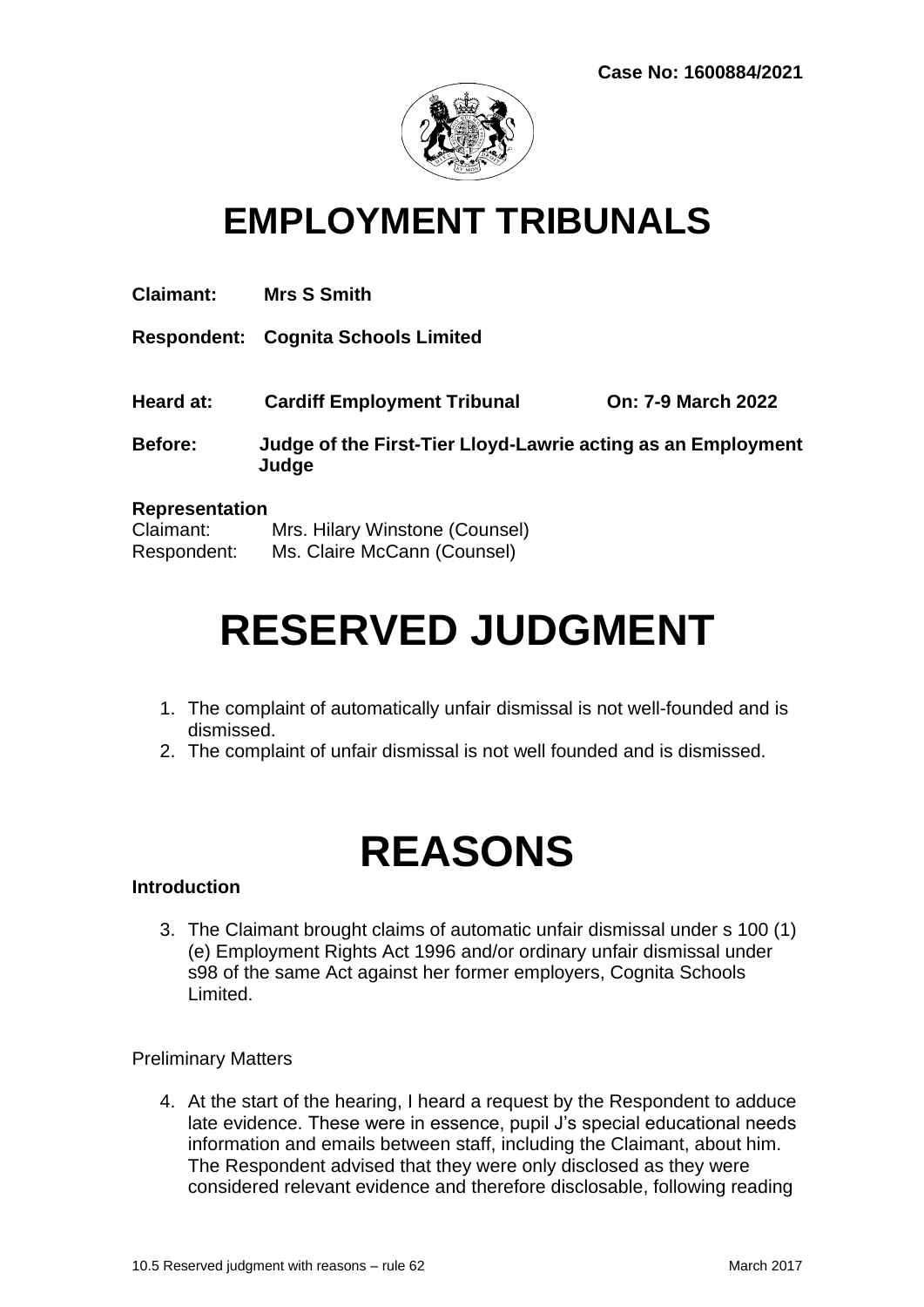the Claimant's witness statement. These were admitted with the agreement of Mrs. Winstone.

5. The Respondent's representative made a late application to have CCTV footage played to the Tribunal. It was advised that it was necessary to watch as points regarding compliance with Covid-19 protocols were to be put to the Claimant in evidence from that video. The Claimant's representative agreed that I required seeing the CCTV as the parties disagreed on what the video showed regarding pupil J's behaviour. I agreed to watch the CCTV. This was facilitated by a Human Resources Officer of the Respondent providing his laptop for my use which had the same start time on as the videos on the screens of both counsel. We then all watched simultaneously.

#### **Evidence**

- 6. I was provided with a hearing bundle of 1022 pages. I was then provided with late evidence that continued on that numbering, ending on page 1065. In addition, I was provided with a written opening statement by Ms. McCann and written closing submissions by Mrs. Winstone. An agreed list of issues, chronology and cast list was also submitted.
- 7. I heard oral evidence from the Claimant, Rachel Smart, pastoral Deputy Head of St Clare's School and disciplinary investigator, Rhian Ferriman, Headteacher of Oakleigh House School and dismissing officer and Nicola Lambros, Cognita Director of Education for Europe, appeal officer. In addition, the Respondent called Helen Hier, Headteacher of St Clare's School, Nicola McGinley, the School Business Manager and Emily Lofting-Kisayake, Human Resources Director for the Respondent.

#### **The Claims and Issues**

- 8. The parties agreed the issues in this case as set out below.
- 9. The Claimant claims automatic unfair dismissal under s 100 (1) (e) Employment Rights Act 1996. The issues in relation to this are:
	- i) What were the circumstances of danger which the Claimant believed to be serious and imminent?
	- ii) Was the Claimant's belief reasonable?
	- iii) What did she consider to be appropriate steps to protect herself and other persons from that danger?
	- iv) Were those steps appropriate, having reference to all the circumstances, including the Claimant's knowledge and the facilities and advice available to be at the time (per s100 (2) ERA)?
	- v) What was the reason, or principle reason for dismissal?
- 10.The Claimant claims unfair dismissal under section 98 Employment Rights Act 1996. The issues in relation to this are:
	- i) What was the reason or principle reason for the dismissal?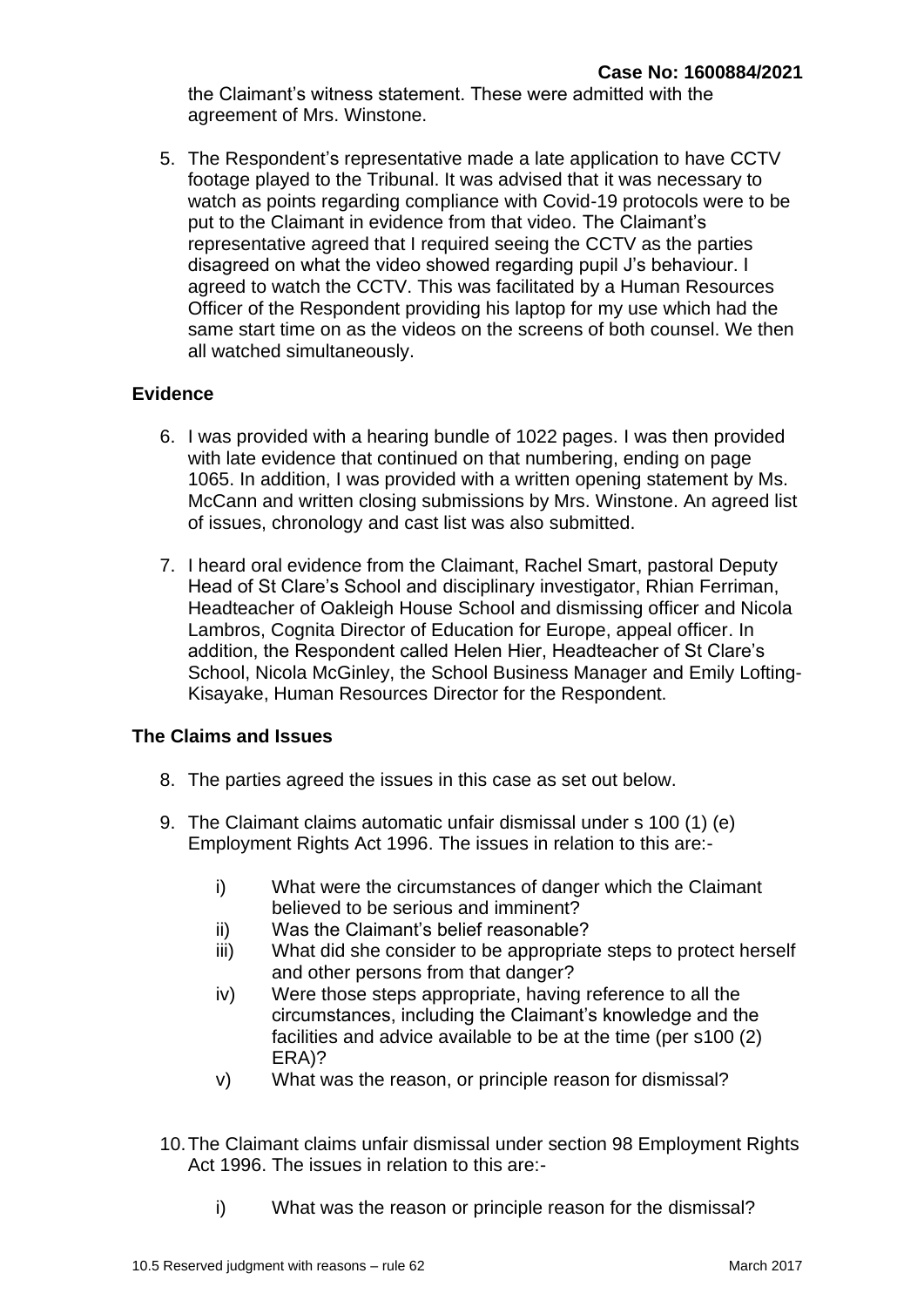- ii) Was a reasonable investigation carried out in all of the circumstances, including the size and administrative resources of the Respondent?
- iii) Was dismissal within the range of reasonable responses?
- 11. If the Claimant is found to have been unfairly dismissed, the issues in relation to Polkey are:
	- i) Was a fair procedure followed by the Respondent?
	- ii) If not, would the Claimant have been dismissed in any event, or is there a chance that she would have been dismissed in any event.
- 12.If the Claimant is found to have been unfairly dismissed, the issues in relation to contributory fault are:
	- i) Was any conduct of the Claimant before the dismissal such that it would be just and equitable to reduce the amount of the basic award and, if so, by how much (per s122 (2) Employment Rights Act 1996)?
	- ii) Was the dismissal, to any extent, caused or contributed to by any action of the complainant and, if so, by what proportion is it just and equitable to reduce the amount of the compensatory award (per s123(6) Employment Rights Act 1996)
- 13.If the Claimant is unfairly dismissed, what quantum should be awarded. The issues in relation to that issue are:-
	- (i) What are the Claimant's losses, having regard to the Tribunal's power to award such amount as it considers just and equitable in all of the circumstances having regard to the loss sustained by the Claimant in consequence of the dismissal (in so far as that loss is attributable to action taken by the Respondent) (per s 123 (1) Employment Rights Act 1996)?
	- (ii) Has the Claimant acted reasonably in mitigating her losses?

#### **The Facts**

- 14.I make the following findings of fact in this case.
- 15.The Claimant was employed by the Respondent on 01/09/2013 as a teacher based at St. Clare's School in Porthcawl. This is an independent School owned and run by the Respondent.
- 16.The Respondent is a private schools company which owns and operates a number of schools throughout the United Kingdom and abroad.
- 17.The Claimant was promoted to Head of Key Stage 4 in September 2015. The Claimant then moved to Head of Key Stage 3 in February 2017.
- 18.The Respondent received 3 complaints from parents regarding the Claimant's behaviour towards their children between April-May 2018. During the summer term of 2018, the Claimant met with Helen Hier, who was due to take over as Head Teacher from September 2018 and advised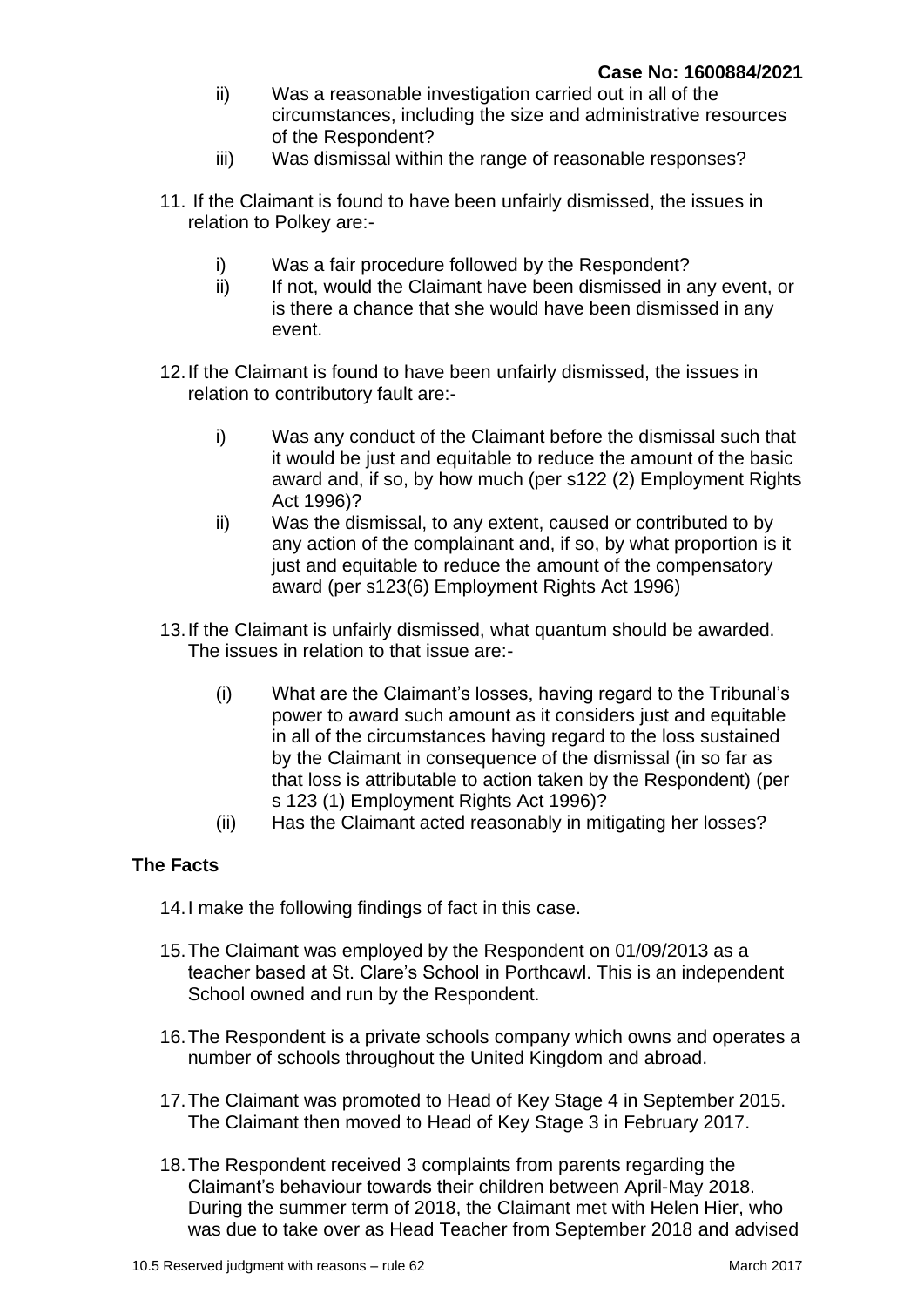that she was struggling with her pastoral role as Head of Key Stage 3. Helen Hier suggested swopping her pastoral role for an academic middle management role and the Claimant agreed as she felt the pastoral role had too great a workload. This involved the Claimant swopping roles with Rachel Smart.

- 19.St Clare's School closed due to the Coronavirus pandemic on 20/03/2020. The Claimant's son received a shielding letter on 11/05/2020 advising him to stay at home until 15/06/2020 as he was vulnerable, having previously been treated for cancer. The Claimant delivered lessons remotely, as did other teachers at that time. The Claimant did not attend work at all during that the remainder of that term.
- 20.The school re-opened on 25/06/2020 for face-to-face learning but as the Claimants son, as a clinically vulnerable person, received a second letter to shield dated June 2020, telling him to remain shielding until 16 August 2020, the Claimant continued to teach remotely.
- 21.The second shielding letter gave different advice to the first and said "you can now leave your house and go outside, for exercise or to meet people. You can meet people from another household, as long as you meet with them outside. You must stay 2 metres or three steps away from them at all times. You must wash your hands regularly". It clarifies later on in the letter "The rest of my advice stays the same. You should not go anywhere indoors other than your own home. You should not go to the shops. If you are school age you should not leave home to go to school…"
- 22.The Claimant went, with her family, including her clinically vulnerable son, to Kefalonia for a holiday on 2/08/2020. They flew from Bristol airport and wore masks at all times. This was during the period when the advice in place for the Claimant's son was as set out in paragraph 21 above. The Claimant and her son could not and did not remain at 2 metres from all others during their time on the aircraft as it was not possible to do so.
- 23.The Respondent prepared a risk assessment which was approved on 27.08.2020. This followed Welsh Government guidance and I find that the Respondent consistently followed the Welsh Government guidance in relation to Covid-19.
- 24.The Respondent discussed the Covid risk assessments and the provisions in place to protect against the risk of Covid-19 on an inset day on 02/09/2020. A personal risk assessment was also carried out for the Claimant by Nicola McGinley on that day. It made provision for the Claimant to wear a mask and to ask students to wear a mask, if appropriate. Mask wearing was not being recommended by Welsh Government at that time. It also stated that she was to be given outside duties only and would use the "Boothy toilet" to prevent unnecessary movement around the school.
- 25.The Respondent ensured that the Claimant's desk was placed in a box which denoted that it was 2 metres apart from any students.
- 26.The Claimant's son, as did other students, return to school for face-to-face teaching on 04/09/2020. The Claimant's children were both students in the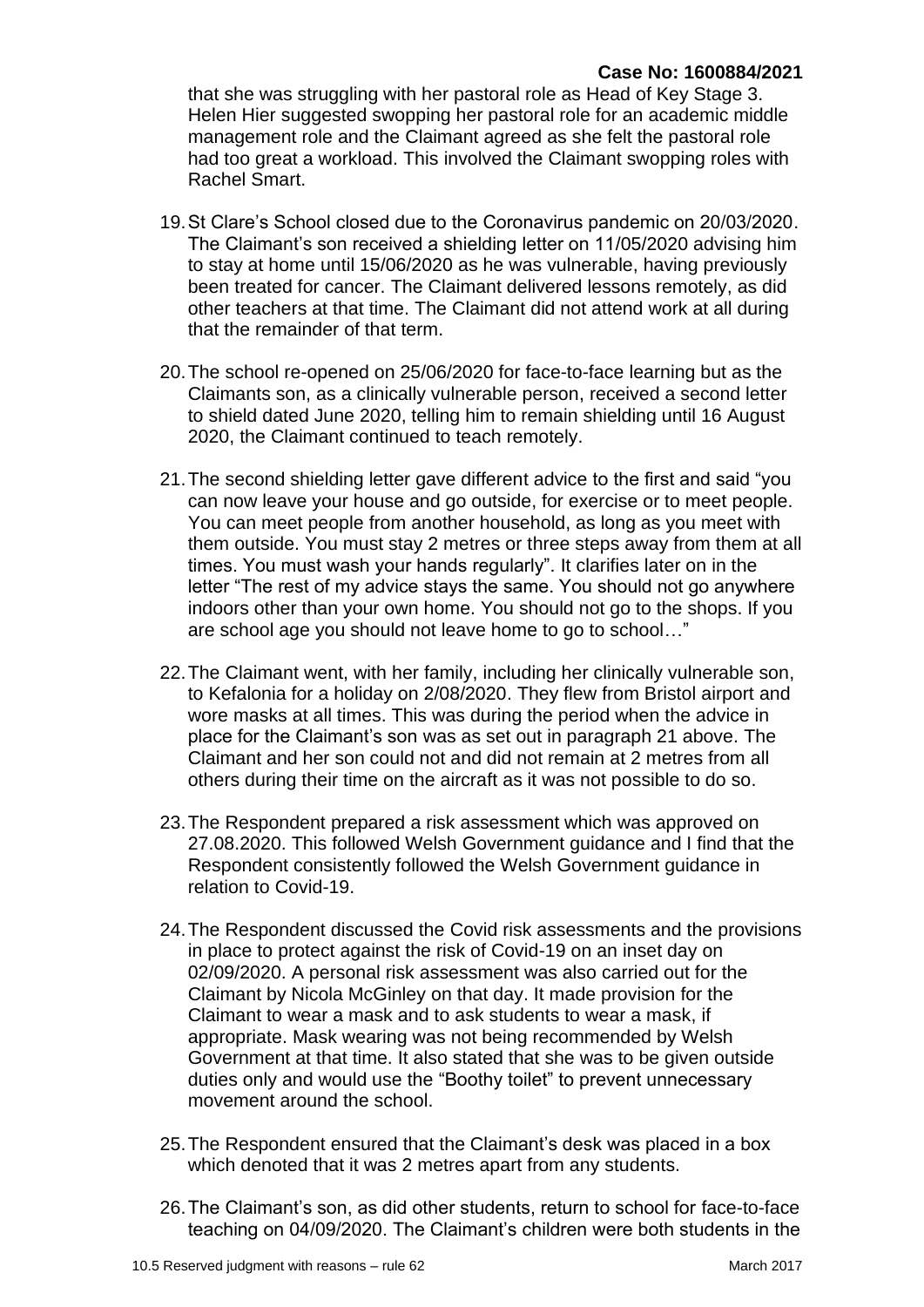school, her son being in a different part of the school. The Claimant's son did not wear a mask in school.

- 27.On 16/11/2020 the Claimant and Rachal Smart had an email exchange where the Claimant asked if it could become a sanction, namely a yellow card, if pupils forget a mask and she confirmed that she was insisting pupils wore masks in her lessons. Ms. Smart advised that she had discussed it in a Health and Safety meeting, that steps were being taken to look into getting cloth masks but that she felt strongly that nothing associated with basic health and safety be punitive in the current pandemic at that time.
- 28.The Claimant raised her concerns regarding compliance with covid rules during department meetings and had suggested a reminder email was sent to the parents. The Claimant was not the only staff member to raise concerns regarding mask wearing and the Claimant was not penalised for raising her concerns.
- 29.On 23/11/2020 Welsh Government required all secondary school children to wear masks in all outside and communal areas of schools. The Respondent communicated that to parents, pupils and staff.
- 30. On 04/12/2020 the Claimant saw Pupil J in the school grounds without a mask on. She told him to put on his mask and to go the correct way around the one way system which he did.
- 31.On 04/12/2020 Pupil J arrived in the classroom of the Claimant wearing a mask. Pupil J forgot to sanitise his hands on entry to the Claimant's classroom and was reminded to do so by the Claimant. He immediately did so. Pupil J then sat down at his desk and removed his mask for have a drink. The Claimant immediately sent Pupil J out of her classroom. Pupil J was only in the classroom for 38 seconds and left wearing his mask.
- 32.Pupil J as of 04/12/2020 was a 15 year old vulnerable child who had welldocumented additional learning and behavioural needs. The Claimant was aware of this and had placed Pupil J to sit at the nearest desk to hers.
- 33.The Claimant did not supervise Pupil J during the time he was outside of her classroom. He was standing to the side of the open doorframe, not visible to her and she did not at any point, prior to being reminded he was outside by a pupil, go and check on him.
- 34.Pupil J was called over to the English block 19 minutes 43 seconds after he was sent outside. The Claimant did not observe Pupil J leave the wall outside her classroom and go to the English block.
- 35.Karen Bessell, a teaching assistant in English, called Rachel Smart and advised her that a pupil was outside a class and had been standing there for too long. She had sent an email which Rachel Smart had not seen as she was teaching. Rachel Smart acknowledge what she was told but did not give a direct instruction to carry out the action.
- 36.Karen Bessell and Kelly Burns to whom Pupil J was delivered to sit in the back of the class of, raised low level concerns regarding the Claimant's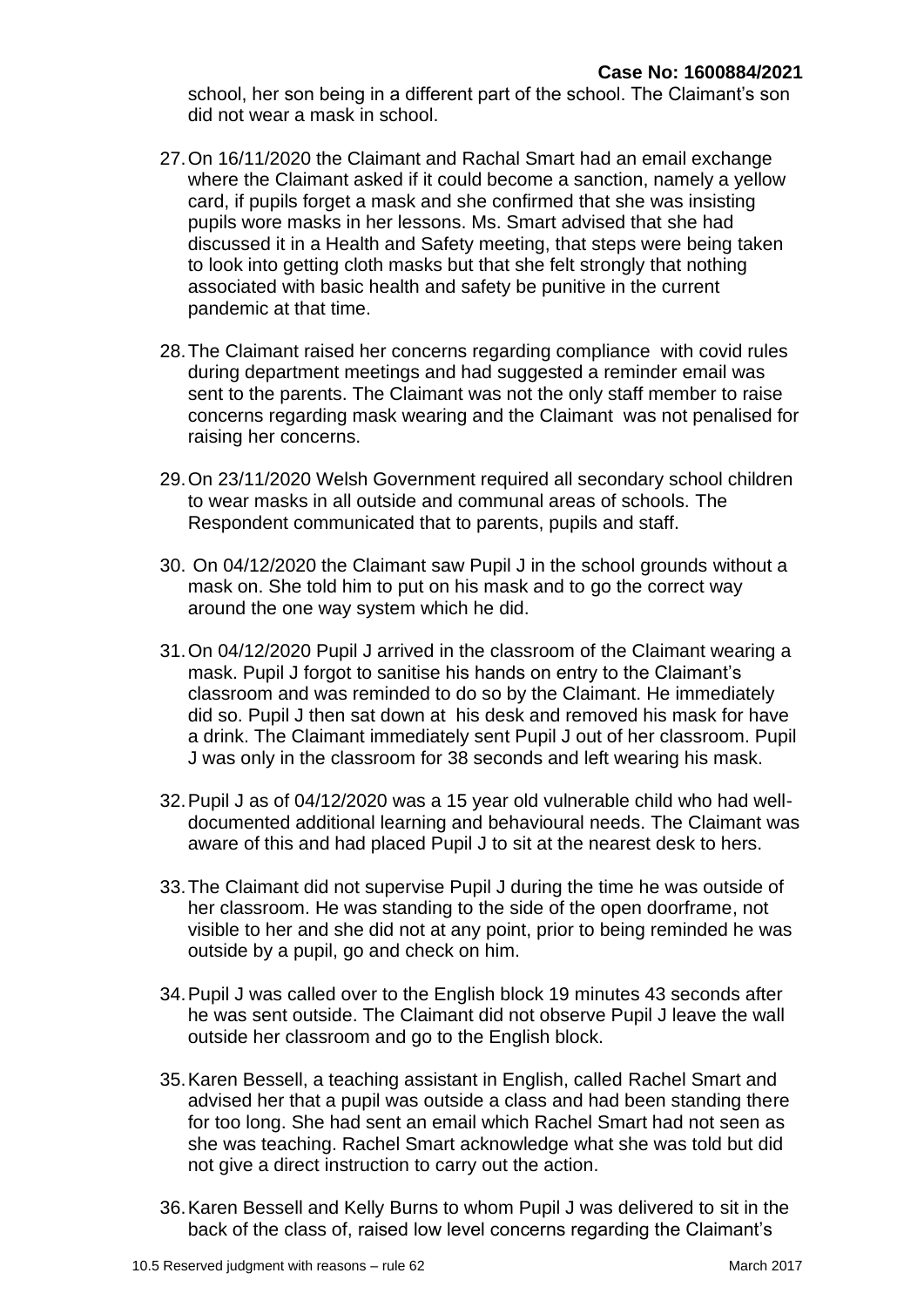conduct. Kelly Burns had previously been involved in a disagreement with the Claimant and did not like the Claimant or her methods of teaching. They did not attempt to tell the Claimant that Pupil J had been told to come to the English block and I find that it is more likely than not, they did this due to not agreeing with the Claimant's methods of discipline, including her shouting at pupils.

- 37. The Claimant did not remember that Pupil J was outside until reminded by another pupil and only went to check on him after 24 minutes had elapsed. When the Claimant went outside, she could not see Pupil J. She went back in her classroom then left her class unattended for 8 minutes to look for the Claimant. She did not send a whole school email or ask anyone to cover her class.
- 38.When the Claimant discovered where pupil J was on being told by a colleague, she went to get him and he chose to return with her to class. He returned to the class after 34 minutes.
- 39.A further low-level concern was raised by Michael Gatt (Special Educational Needs Co-Ordinator and Designated Safe-Guarding Lead) regarding a concern raised to him by Paula Williams about the Claimant. She considered that she was shouting more than normal at the pupils and asked if the Claimant could be given a break on cover as she was worried about her.
- 40.The low level concern from Karen Bessell also concerned the Claimant shouting excessively at pupils on another day that week.
- 41.On Sunday 6/12/2020 Helen Hier emailed Alison Barnett, the Respondent's Regional Safeguarding lead for Europe to discuss the low level concerns. She requested a meeting at 9am on the following Monday morning. Rachel Smart and Michael Gatt were copied into that email by virtue of their roles in the school structure. No detail was given in that email.
- 42.Alison Barnett then emailed the HR Director, Jo Fowler, Brad Wootten and Nicola Lambros, copying in Helen Hier regarding the allegations, detailing them and advising that they needed to have a call at 2.30 that day to discuss. It confirmed that her view was that the allegation of sending a pupil out in the cold could meet the harm test and LADO (the Local Authority safeguarding team) must be called.
- 43.Rachel Smart was not part of that meeting or call but was instructed to call LADO and report the concerns raised. She did this as instructed and reported what she said to Alison Barnett and Helen Hier.
- 44.The Claimant was suspended on 08/12/2020. During the suspension meeting she was not accompanied and that was not a right given in the Respondent's policy. She became aggressive, shouting and using the term "bitches" to describe Kelly Burns and Karen Bassell. Nicola McGinley was tasked with escorting the Claimant off the premises. The Claimant refused to do this straight away and insisted on going into Huw Davies's classroom who was the school union representative. He was with pupils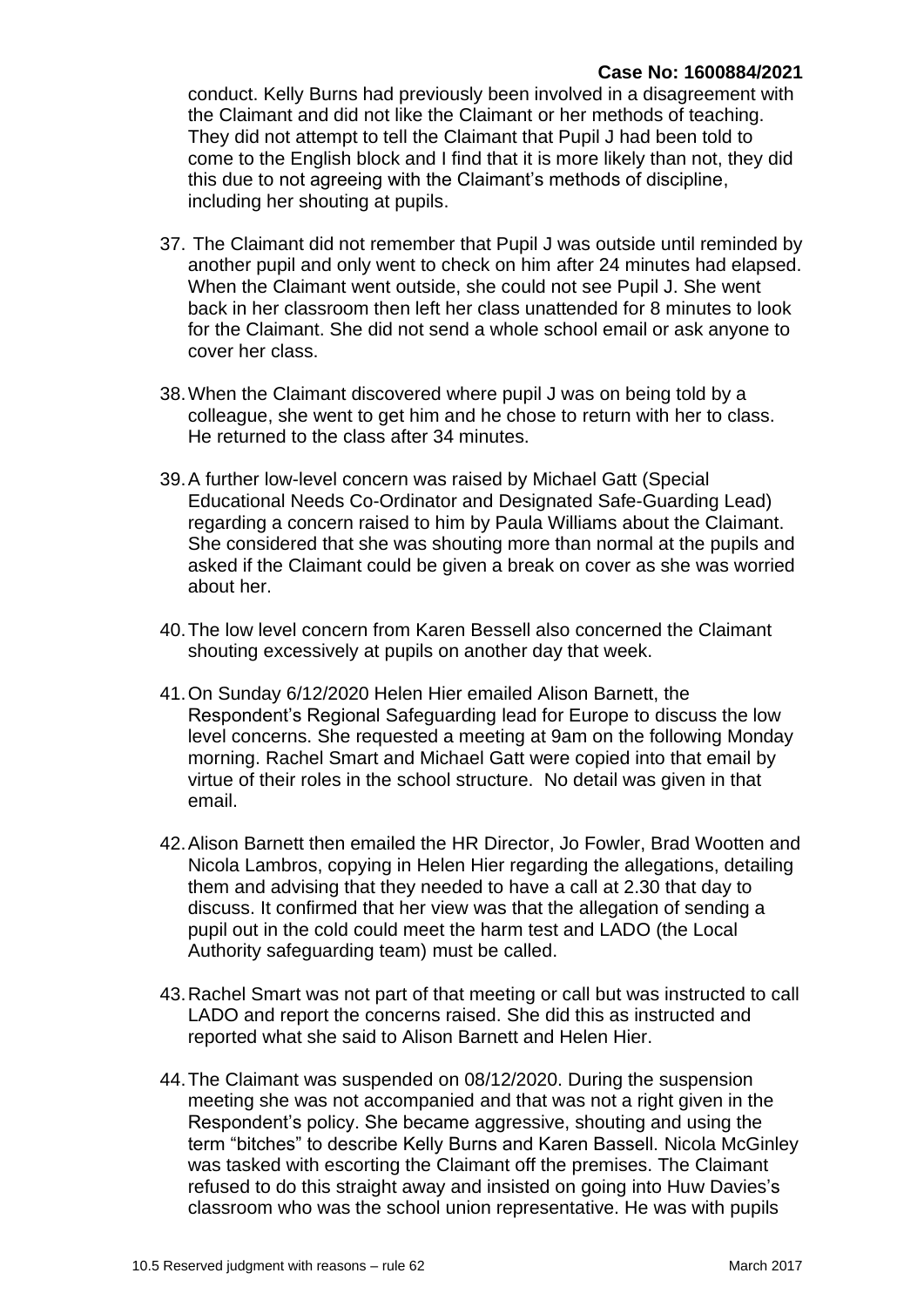as it was registration time. Helen Hier arranged cover so that he could leave site to speak to the Claimant. The Claimant then left site.

- 45.Rachel Smart was tasked with undertaking an investigation. She was the Deputy Head of the School. She spoke to the Claimant, various members of staff but not any pupils. She undertook a reasonable investigation.
- 46.The Claimant initially disputed the facts of the case. After reviewing the CCTV, the Claimant agreed that the central facts of the case in relation to the issue with Pupil J was as set out above.
- 47.Rachel Smart did not consider that there was enough evidence to substantiate proceeding on the wider pattern of unprofessional behaviour allegation and that matter was closed after investigatory stage.
- 48.The investigation report, which included notes of the investigation meeting with the Claimant, was produced on 14/12/2020 and the Claimant was invited to a disciplinary hearing on 18/12/2020. This was postponed due to the involvement of the Claimant's union representative.
- 49.The Claimant raised a formal grievance against Kelly Burns on 06/01/2020. A grievance meeting was held on 13 January 2021 and on 19 January 2021 the decision was given that the grievance was partially upheld. A right of appeal was given.
- 50.On 03/02/2021 the Claimant attended a disciplinary hearing held by Rhian Ferriman, Headteacher of Oakleigh House School, another school in the Respondent's organisation. She had had no prior involvement in the case but had some knowledge of the school from training events. The decision she made was her own and she decided that the Appellant had committed an act of gross misconduct and the acts of others on that day did not detract from her own actions. She firstly had considered giving a final written warning but found, on considering the schools polices and trying to write the outcome letter, that in fact the act was serious enough to warrant dismissal. She found that it was a safeguarding and welfare issue and that the Claimant was not accepting responsibility for the potential risks in the situation and that she was seeking to blame others. She took into account the Claimant's personal circumstances and fears of covid-19.
- 51.The Claimant appealed her dismissal on 05/02/2022
- 52.The Claimant attended a grievance appeal meeting on 10/2/2021. The decision was taken to uphold the original decision. That decision was issued on 01/03/3021.
- 53.On 02/03/2021 the Claimant attended the appeal against dismissal meeting chaired by Nicola Lambros, one of two Directors of Education for Lambros. She had been aware of the original allegation raised as she was part of the people advised as it was deemed a potential safeguarding issue. She had had no other involvement and was an appropriate person to chair the appeal, being senior to the disciplinary chair. She upheld the decision and confirmed that she had considered all of the evidence., including the mitigation of the Claimant. The outcome letter was sent to the Claimant on 08/03/2021.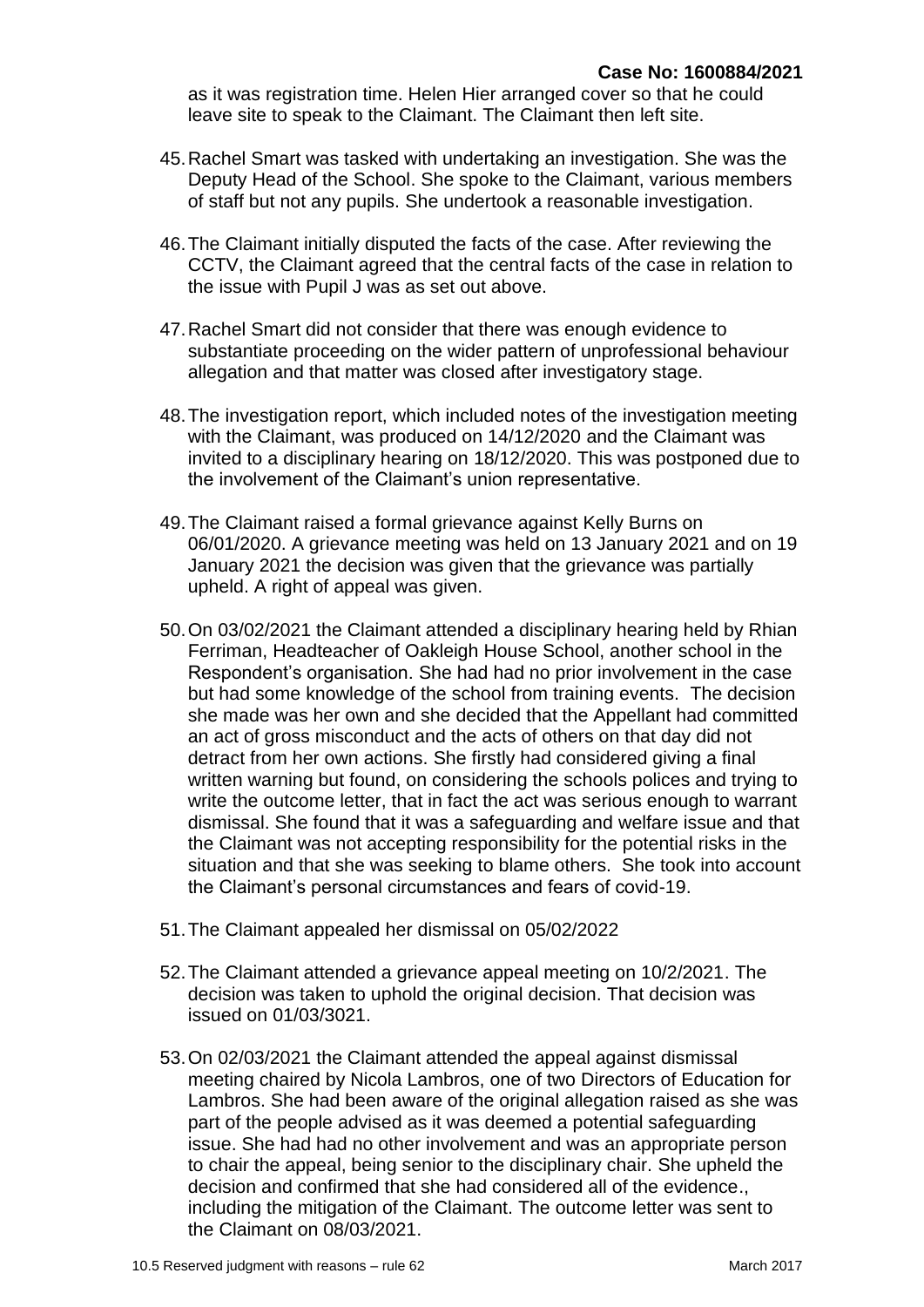54.The Claimant lodged her appeal, in time, on 28/06/2021, with the ACAS certificate being issued on 31/05/2021.

#### **The Law**

- 55.There is no dispute between the parties regarding the application law in this case. Mrs. Winstone confirmed that she agreed that the law set out in the opening note of Ms. McCann was correct and I adopt the same.
- 56.For automatic unfair dismissal, section 100 (1) (e) Employment Rights gives protection to employees who, in circumstances of danger that they reasonably believe to be both serious and imminent, took appropriate steps to protect themselves or others from that danger. If the employee's actions in taking these steps is the reason, or principle reason, for the dismissal, then it will be automatically unfair.
- 57.The Employment Tribunal should adopt a two-stage approach as set out in **Ouadhar v Esporta Group Ltd [2011] IRLR 730 (EAT) at [25] and [26]**:
	- i) Firstly, the Employment Tribunal should consider whether there were circumstances of danger which the Claimant reasonably believed to be serious and imminent and whether she took appropriate steps to protect herself from the danger? If these criteria are not satisfied, s100 (1) (e) is not engaged; and
	- ii) Secondly, if the criteria are made out, the tribunal should then ask whether the Respondent's sole or principal reason for dismissal was that the Claimant took such steps. If it was, then the dismissal will be unfair.
- 58. The Employment Appeal Tribunal has been clear in the case of **Hamilton v Solomon and We Ltd UKEAT/0126/18/RN** that the first stage involves an objective test and that therefore, the question for the Employment Tribunal to consider at the outside was whether, objectively, there were circumstances of danger. The Court of Appeal have also made that clear in **Akintola v Capital Symonds Ltd [2010] EWCA Civ 405**.
- 59.The protection afforded by s100 (1) (e) depends on whether the employee honestly and "reasonably" regarded the circumstances of danger as being "serious and imminent". Accordingly, there is both a subjective element (the employees' belief) and an objective element (whether the belief was reasonable).
- 60.Where there were circumstances of danger which the employee reasonably believed were serious and imminent, they will only be protected by s100 (1) (e) Employment Rights Act where they took (or proposed to take) "appropriate" steps to protect themselves/others from that danger.
- 61.When considering whether the steps were "appropriate", the Employment Tribunal must have regard to all of the circumstances, including the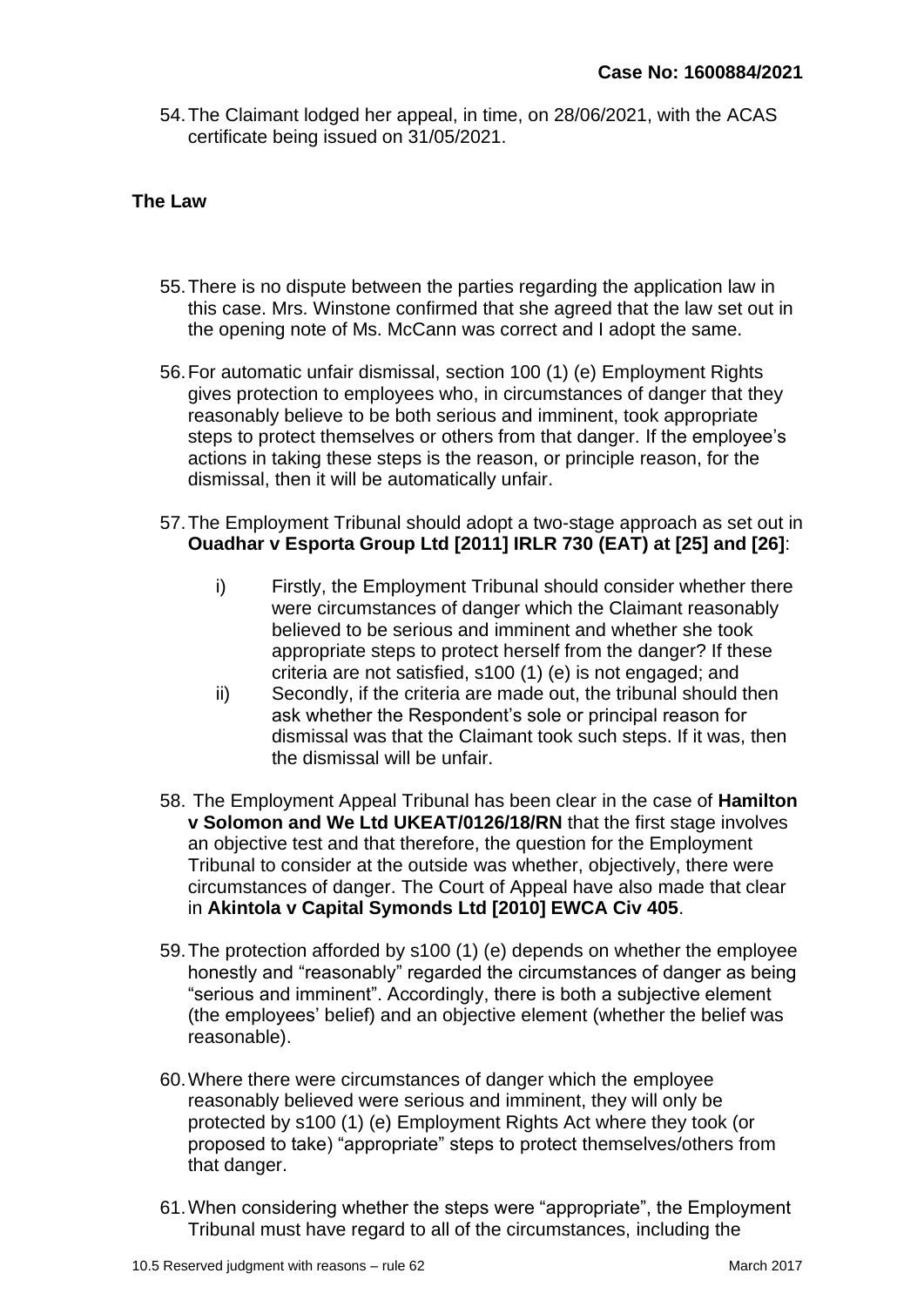employee's knowledge, the facilities and the advice available to the employee at the time in line with s100 (2) Employment Rights Act.

- 62.Even if the employee reasonably believed there was serious and imminent danger and took appropriate steps to protect themselves and/or others, the reason for dismissal (or the principal reason) must be the fact that the employee was exercising their rights under s100 (1) Employment Rights Act.
- 63.In seeking to establish the reason (or principal reason) for dismissal, as with all unfair dismissal claims under Part X Employment Rights Act, the Employment Tribunal must ask itself why the employer acted as it did, recalling, per Cairnes LT in **Abernethy v Mott Hay and Anderson [1974] IRLR 213** that:

"a reason for the dismissal of an employee is a set of facts known to the employer, or it may be of beliefs held by him, which case him to dismiss the employee".

- 64.Elias J, as he then was, made it clear in the case of Balfour Kilpatrick Ltd v Acheson [2003] IRLR 683 that a but for test is inappropriate.
- 65.Choudhury J in **Sinclair v Trackwork Ltd [2021] IRLR 557 (EAT)** explained that there may be circumstances in which it is legitimate to distinguish between the employee's health and safety activity and their conduct in carrying out such an activity. He concluded, at [13]:
	- i) The scope of the protection afforded by s100 (1) Employment Rights Act is broad;
	- ii) Activities carried out under s100 (1) (a) Employment Rights Actthe relevant sub-subsection in that case- will be protected and the manner in which such activities are undertaken will not readily provide grounds for removing that protection; but
	- iii) Conduct that is, for example, wholly unreasonable, malicious or irrelevant could mean that the employee loses the protection.
- 66.The burden of proof for automatic unfair dismissal is different to that of ordinary unfair dismissal. It is still for the Respondent to show a potentially fair reason for dismissal but the Claimant bears an evidential burden.
- 67.As set out by the Court of Appeal in **Kuzwel v Roche Products Ltd [2008] ICR 799**, the approach to be adopted is as follows:
	- i) Firstly, the tribunal should determine whether the Respondent has produced evidence which appears to show a potentially fair reason for dismissal;
	- ii) If so, but the Claimant maintains that the real reason for her dismissal was her activity under s100 (1) (e) Employment Rights Act, then the tribunal must look at the Claimant to consider if she has pointed to any evidence which cases doubt on the Respondent's reason. This is an evidential burden of proof.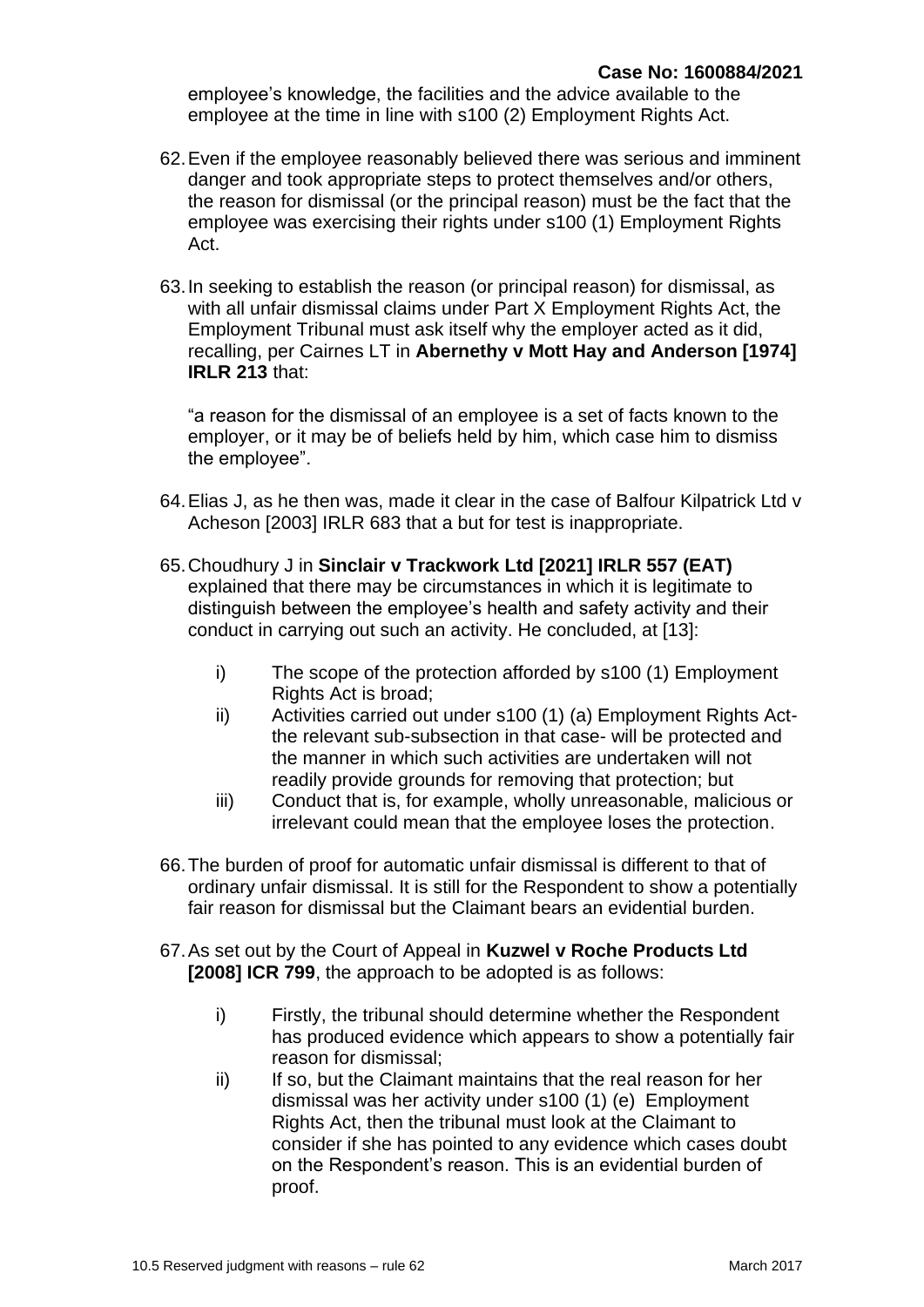- iii) Where the Claimant discharges that evidence burden, the ET must then look to the respondent to show that the s100 (1) (e) activity was not the reason or principal reason for dismissal.
- iv) Although the Respondent retains a legal burden of proof throughout, failure to establish its asserted reason for dismissal does not mean that the reason must necessarily be as the Claimant contents.
- 68.For ordinary unfair dismissal under section 98 Employment Rights Act 1996, the law is well-settled.
- 69.First, the Respondent has the burden of proving that there was a potentially fair reason for dismissal.
- 70.In order to decide whether the Respondent has shown that conduct was the reason for the dismissal of the Claimant, the Tribunal is required to consider the evidence available to the Respondent at the time of the dismissal. It is not permitted to substitute its views as to whether it personally thinks that the Claimant's actions constituted gross misconduct or what it personally would have done in the circumstances if had been the employer.
- 71.In misconduct dismissals, there is well-established guidance for Tribunals on fairness within s98 (4) Employment Rights Act, in the case of **British Home Stores Ltd v Burchell [1978] IRLR 379**:
	- i) Did the Respondent genuinely believe in the misconduct of the Claimant?
	- ii) Was that belief based on reasonable grounds?
	- iii) Was a reasonable investigation carried out in the circumstances?
	- iv) Was summary dismissal within the band of reasonable responses open to a reasonable employer in all the circumstances?
- 72.The Tribunal, when considering whether there was a reasonable investigation carried out, must consider whether procedure was fair, reasonable and complied with the ACAS Code of Practice for Disciplinary and Grievance Procedures or the relevant procedure operated by the Respondent. If it finds the Burchell test has been answered in the Claimant's favour or there is an issue with the procedure, the Tribunal is required to consider the percentage chance that the defect made no difference and the Claimant would have been dismissed anyway in accordance with the principles in **Polkey v AE Dayton Services Ltd [1978] UKHL 8**.
- 73.Whereas in considering whether or not the Claimant has been unfairly dismissed, it is the genuine belief of the Respondent that is important, if the claimant is found to have been unfairly dismissed, in assessing contributing action, the test is not the same. The leading case is **Nelson v BBC (No. 2) [1980] ICR 110 (CA)** which states that there are 3 factors that must be present to give a reduction to the compensatory award for contributory action: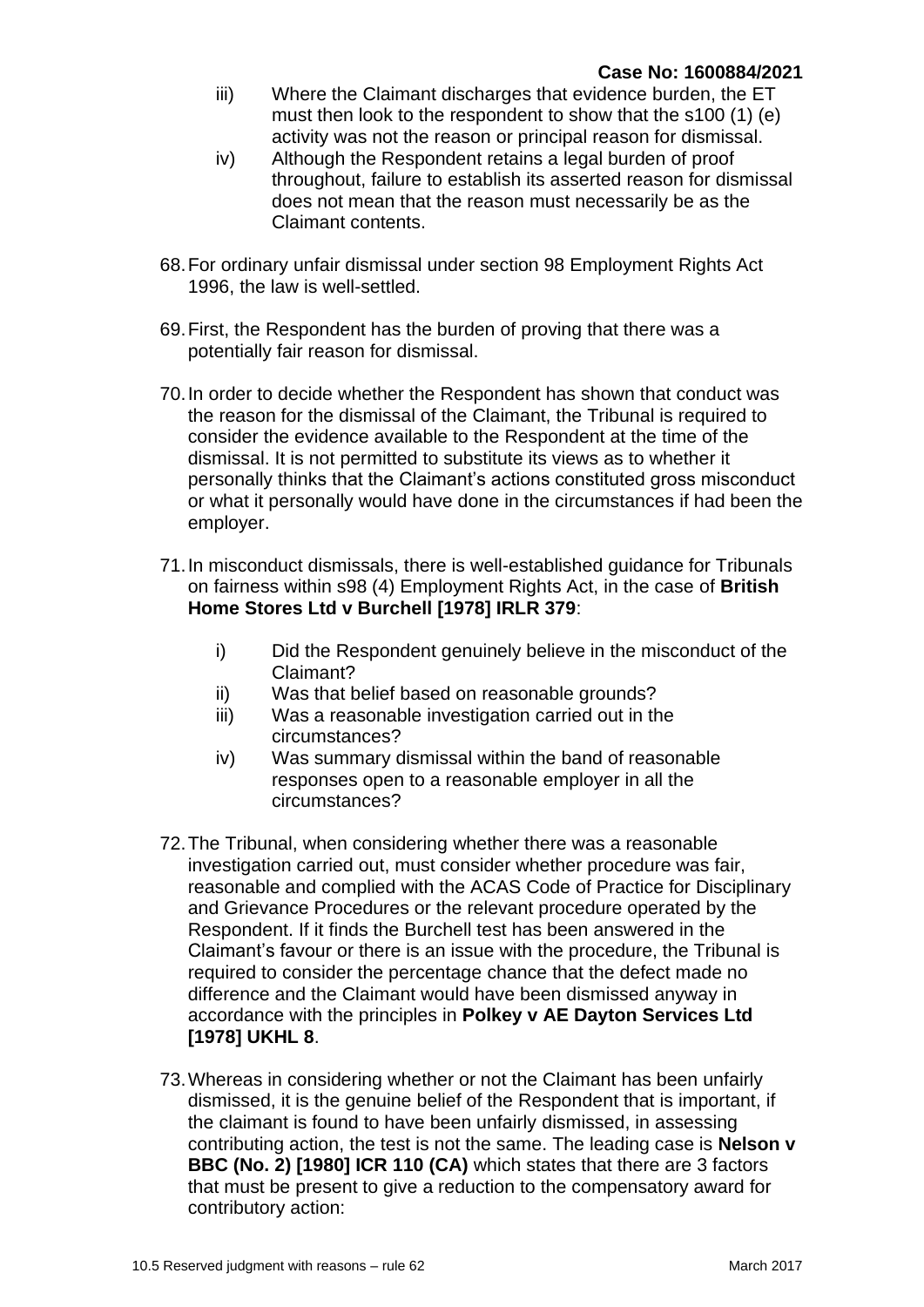- i) The Claimant's conduct must be culpable or blameworthy (but need not be the sole or even the main cause of the dismissal)
- ii) It must have actually cased or contributed to the dismissal;
- iii) The reduction must be just and equitable.

#### **Findings**

- 74. I find that the reason for the Claimant's dismissal was conduct, a potentially fair reason. Whilst the Claimant assets that her conduct on the day in question was due to health and safety, Mrs. Winstone, in her closing submissions, states that "it was unquestionably this incident which caused her dismissal". I agree that the incident with pupil J was the reason for dismissal of the Claimant.
- 75.I then have to consider whether the Claimant satisfied the evidential burden in establishing that her actions in sending Pupil J out of the classroom constituted activity under s100 (1) (e).
- 76.The first question I must ask myself is whether the Claimant believed that there were circumstances of serious and imminent danger. I accept that the Claimant, like many other people, had serious concerns about the Covid-19 pandemic, in particular, the risk it posted to her son who was deemed clinically vulnerable by the Government and advised to shield.
- 77.This was not a situation, however, where the incident in question breached Government guidance at the time. Whilst I find that the Claimant's version of events did change, I will detail this more later in this judgment, I find that the reason that the Claimant sent Pupil J out of the classroom was that he did not ask before he removed his mask to have a drink of water. She alleges that it was that time, when his mask was removed to enable him to have a drink, that presented a serious and imminent risk of danger. With respect, I find that that was not the Claimant's belief. The Claimant was in a classroom, with a fully opened door and was at least 2 metres away from the pupil in question, as I find that he was at his desk when he did this. I do not accept that the Claimant would have moved away or taken evasive action should Pupil J have asked permission to have a drink as she was already socially distanced from her pupils. Further, I find that the fact that her son did not wear a mask from his return to school in September, to demonstrate that the Claimant did not hold a belief that someone not having a mask on, within a classroom, at a distance of 2 metres for a very short period to take a drink, would pose a serious and imminent danger. If that was her thought process, it would have meant that she would have considered her son to be at serious and imminent danger at all times in school from those pupils around him. In those circumstances I find that she would have instructed her son to wear a mask at all times.
- 78.I also find that the Claimant attempted to mislead the Respondent and indeed, the Tribunal, as to her level of fear of the pandemic. At paragraph 29 of her witness statement, she stated "In June 2020, the school returned to face-to-face learning, however, as my son continued to shield, I stayed at home and continued teaching a full timetable, online. During this continued period of shielding as a family, we continued to obtain food using a home delivery service and had absolutely no physical contact with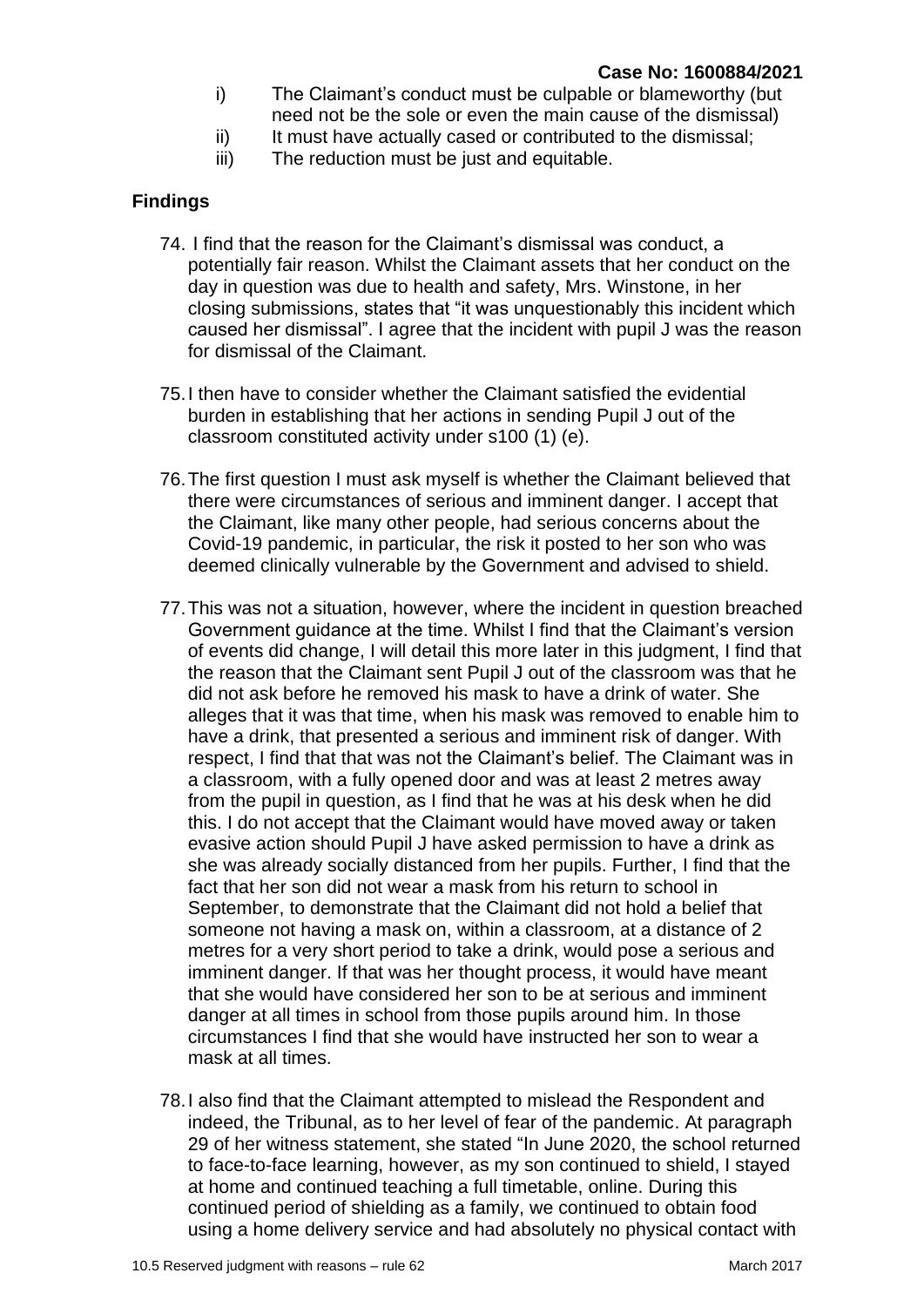#### **Case No: 1600884/2021**

others". This, as we heard in cross examination of the Claimant, was not true. The Claimant in fact went with her family, including her clinically vulnerable son, to Kefalonia during the period he should have been shielding. Whilst I accept the evidence of the Claimant that everyone on the plane wore a mask, I do not accept that she and her family were 2 metres away from everyone at all times. Taking judicial knowledge of travel through an airport and being on an aeroplane, that is not plausible. I find that travel on an aircraft, where a door could not be open at all times and social distancing could not be maintained would be, in light of the guidance at that time, pose far more of a risk than being in the classroom at the time Pupil J took a drink of water. Other passengers on the plane obviously would not have asked the consent of the Claimant to remove their masks to eat or drink and she would not have been informed of the same to move further away.

- 79.I find that the Claimant knew that the school had put in place the recommendations of Welsh Government in relation to the covid-19 pandemic. I find that the Claimant had highlighted breaches by some children in the school environment, in terms of mask wearing, to the Respondent and that she had flagged up that she considered that mask wearing in her classroom was very important. I find that the Claimant was supported in being able to ask pupils to wear a mask in her class by virtue of the agreed risk assessment in place. I find that the Claimant did not believe that there were circumstances of serious and imminent danger when she ordered Pupil J out of her classroom as it was not in line with either the scientific advice at that time or indeed, her actions in relation to going on holiday with her son during the period he should have been shielding and allowing him to be in school, not wearing a mask.
- 80.Even if I had found that the Claimant had held such a belief, which I have not found, I would not have found that it was an objectively reasonable belief. I find that the Respondent followed all advice of Welsh Government and that the Claimant's classroom allowed for her to be 2 metres away from her students. I find that her door was open and that her room was therefore well ventilated. She had a hand santiser installed by her door and all students, Pupil J doing so on being reminded by the Claimant, sanitised their hands on entry. Whilst Covid-19 was indeed a risk to all at that time, the guidance was given to minimise risk and it was deemed safe to re-open schools in light of that. I therefore find that there was not an objective serious and imminent risk to the Claimant's health by a student not asking permission before removing a mask for a drink, particularly bearing in mind the clear acceptance of the Claimant that students could have a drink, removing their masks to do so, if they did ask permission.
- 81.The claim for automatic unfair dismissal therefore fails.
- 82.In considering ordinary unfair dismissal, the first question is did the Respondent genuinely believe in the misconduct of the Claimant. This was not a case where the central facts were disputed. To the contrary, at least once having viewed the CCTV evidence, the Claimant admitted that she sent pupil J out of the classroom, after 38 seconds, and that she did not supervise him and in fact forgot about him for 24 minutes. I both read and heard the evidence of the dismissing officer and the appeal officer and I find that they genuinely believed that the Claimant had committed this act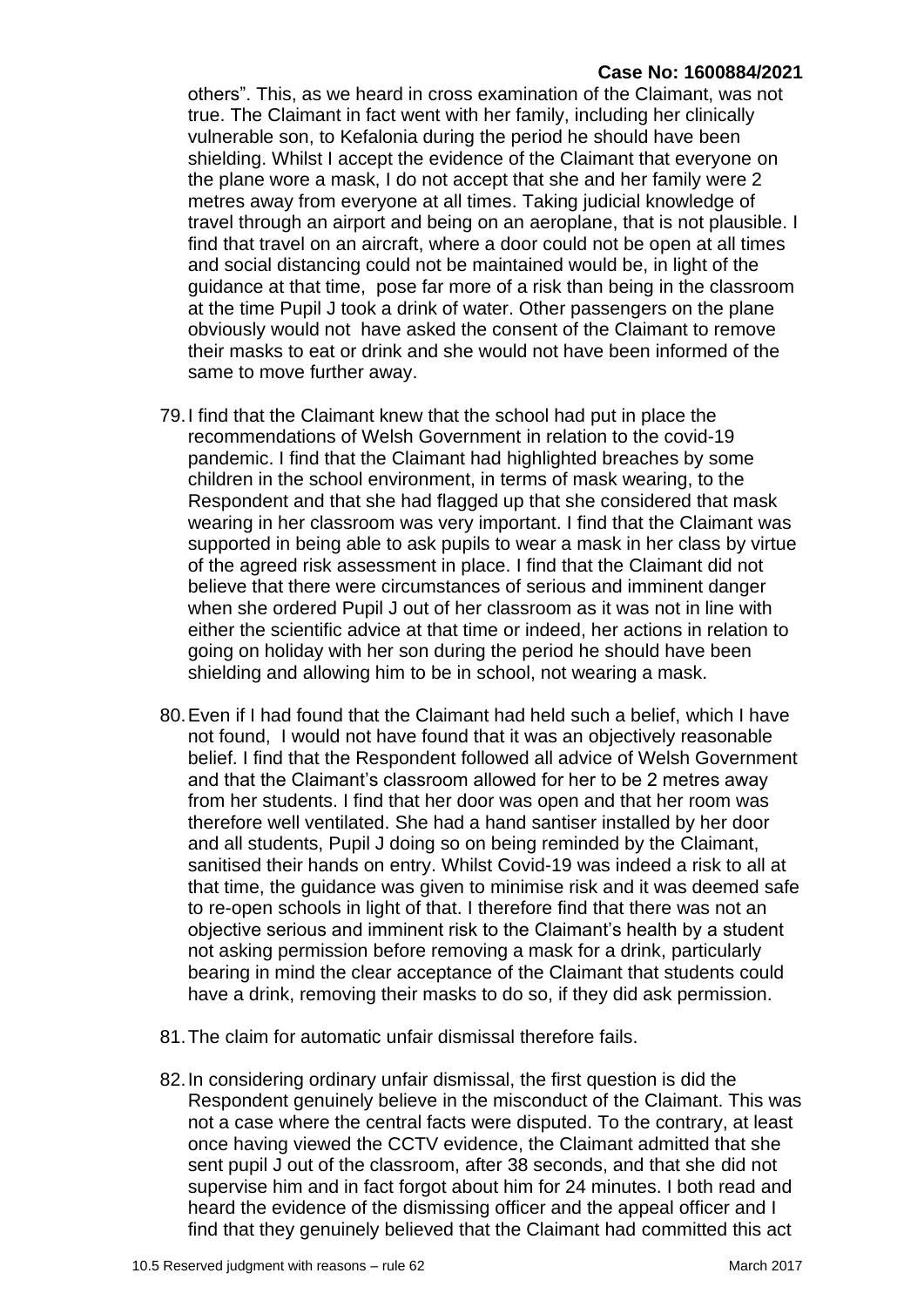#### **Case No: 1600884/2021**

of misconduct. The safeguarding responsibilities in the Staff Code of Conduct and Part two Teaching Standards Personal and Professional Conduct, being cited in the dismissal letter. The Staff Code of Conduct, at paragraph 5.1 states: "children have a right to be treated with respect and dignity. It follows that trusted adults are expected to take reasonable steps to ensure the safety and wellbeing of pupils. Failure to do so many be regarded as professional neglect or misconduct. I find that the dismissing officer and appeal officer considered that this was a safeguarding issue and that the Staff Code of Conduct had been breached.

- 83.In considering whether the decision was l based on reasonable grounds, I have considered the investigation. Much was made by Mrs. Winstone of the fact that Rachel Smart had been contacted before Pupil J was taken into the English block and that she had been the person tasked with reporting the potential safeguarding breach. Whilst I accept that it may have been better to ask a staff member from a different school to undertake the investigation, I find that Rachel Smart, from this relatively limited involvement, was not precluded from carrying out the investigation. She was not the person who decided to report the matter to the HR Director, nor was she a decision maker in reporting this matter to the Council's safeguarding department. Nor was she the person who received the low level concerns. As Deputy Head I find that it was reasonable to entrust such a task to her and I find that she had not been a decision maker in how matters had been handled to that point. I find that she was therefore sufficiently removed from the substantive matters to undertake the investigation.
- 84. I find that she interviewed all relevant staff. Criticism was made of Mrs. Smart for not interviewing any pupils. However, particularly in light of the fact that allegation 2 was not pursued, I find that it was a reasonable decision. I accept the rationale of Mrs. Smart which was that she did not want to alert pupils to the process as the Claimant may well have come back and taught the students. Further, I find that the central facts of the incident were not disputed, post viewing CCTV. There was, therefore, simply not much to investigate regarding the allegation surrounding Pupil J.
- 85.I find that the suggestion that the investigation did not consider the alleged malice behind the low-level concerns and thus be flawed to miss the central issue in this case. The Appellant was taken to a disciplinary for her actions in sending Pupil J out of her classroom. Whilst I accept that it is clear that the Teaching Assistant who called Pupil J into the English block did not approve of the Claimant's actions that day, nor her general behaviour to students and that the English Teacher had similar negative views of the Claimant, their views were not relevant to the decision makers. The actions of those who raised the low level concerns about the Claimant had no bearing on her earlier decision to send Pupil J out of the classroom. I therefore find that there can be no fault on the part of the Respondent for failing to investigate the motivation of other staff in raising the concerns.
- 86.I lastly consider whether or not dismissal was in the band of reasonable responses open to the Employer. I remind myself in doing so, that my view of whether or not the Claimant committed an act of gross misconduct that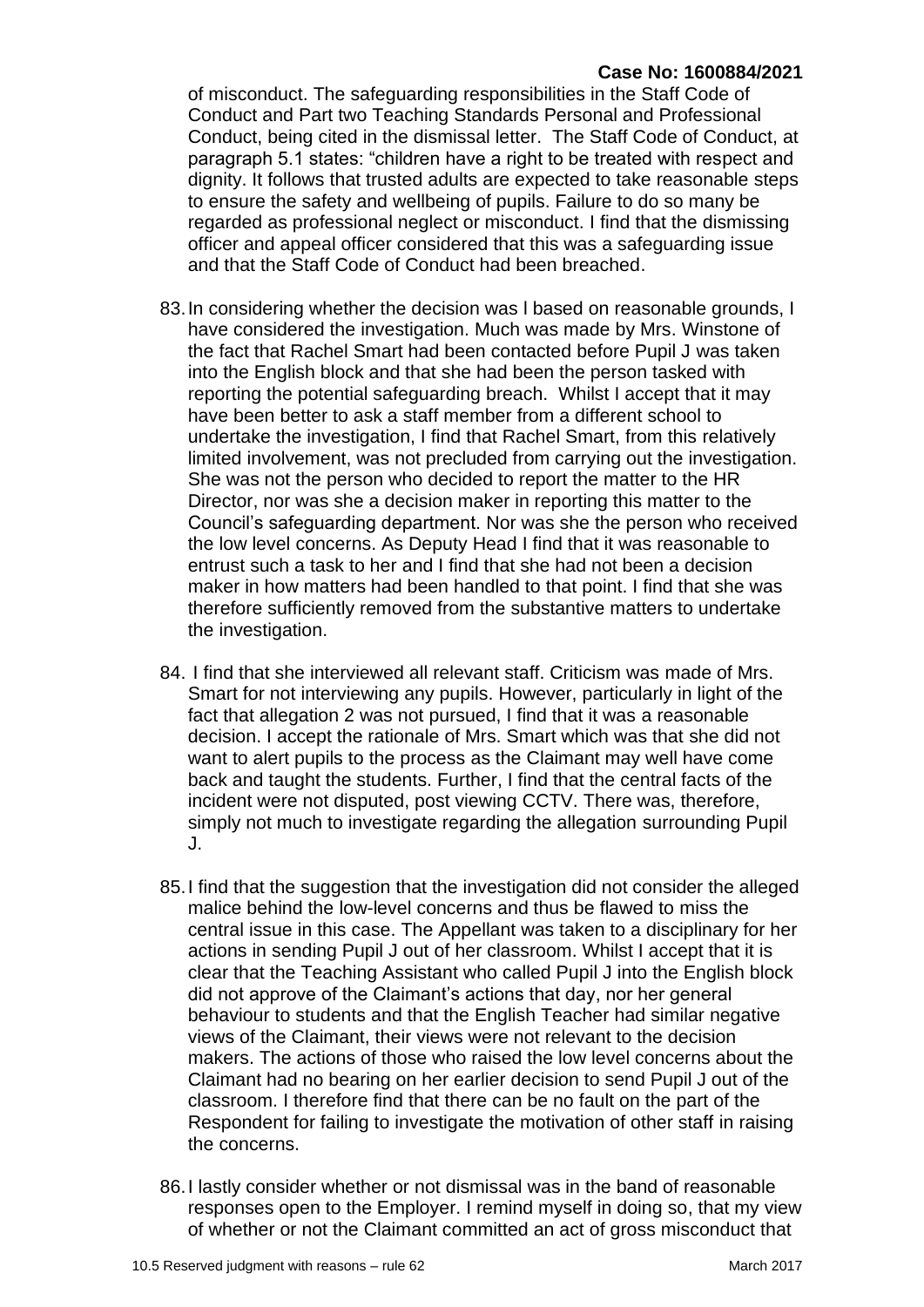warranted dismissal is irrelevant. I must consider what other employers would have done.

- 87.I accept the evidence of both the dismissing officer and the appeal officer as honest and genuine. I find that they each, at the meeting they chaired, had full decision-making power. This was questioned and I find that they were straight forward in their answers. As the main fact was admitted, that being that the Claimant had sent pupil J outside and then left him there, without checking on him for 24 more minutes, I have no difficulty accepting that they believed that the misconduct was made out.
- 88.Miss Ferriman, I find, had considered the allegation in light of the schools policies, as highlighted above, and the school's disciplinary policy. I accept that she also directed her mind to the implications of dismissing a teacher for gross misconduct and therefore gave the case very careful consideration. She had discussed with the Claimant the circumstances of the events that day and had it confirmed to her that the Claimant knew that Pupil J had additional learning needs. Miss Ferriman clearly formed the view that the Claimant's actions in sending Pupil J out of the classroom, then leaving him outside, unsupervised for over 20 minutes was enough to give rise to a safeguarding risk. She took the view that the Claimant had breached section 5 of the Staff Code of Conduct which deals with conduct around safeguarding.
- 89.I am satisfied that Miss Ferriman took into account the Claimant's mitigation, her heighted stage of anxiety due to Covid-19. I find that a reasonable employer would have done this and that she did this. She made the finding that the responsibility to protect the welfare of pupils in their care to be a permanent one and that the Claimant ought not to have attended work if she felt unable to discharge that obligation. Miss Ferriman advised that she had thought of giving a final written warning but found, when trying to write the decision letter and justifying that, considering the policies on safeguarding, she could not justify anything less than dismissal in this case. She also based this decision on her perception of the attitude of the Claimant in dealing with this issue. She felt that the Claimant had been trying to blame others and not take responsibility for the seriousness of her actions.
- 90.In considering whether dismissal was in the band of reasonable responses, I find that the Respondent's finding that the Claimant had committed an act of gross misconduct was one many other schools would have made. I refer to the letter of Sonal Davda, Fitness to Practice HEO for the Education Workforce Council. Whilst the overall thrust of the letter is to allow the Appellant to be registered as a school teacher and school learning support worker, it says, in relation to the incident for which the Claimant was dismissed:

"The Committee considered that the concerns that led to the disciplinary proceedings were potentially serious and posed a risk of harm. Mrs. Smith's actions involved a pupil and raised safeguarding concerns".

91.For balance, I point out that Committee did state that she had been "severely punished for her actions".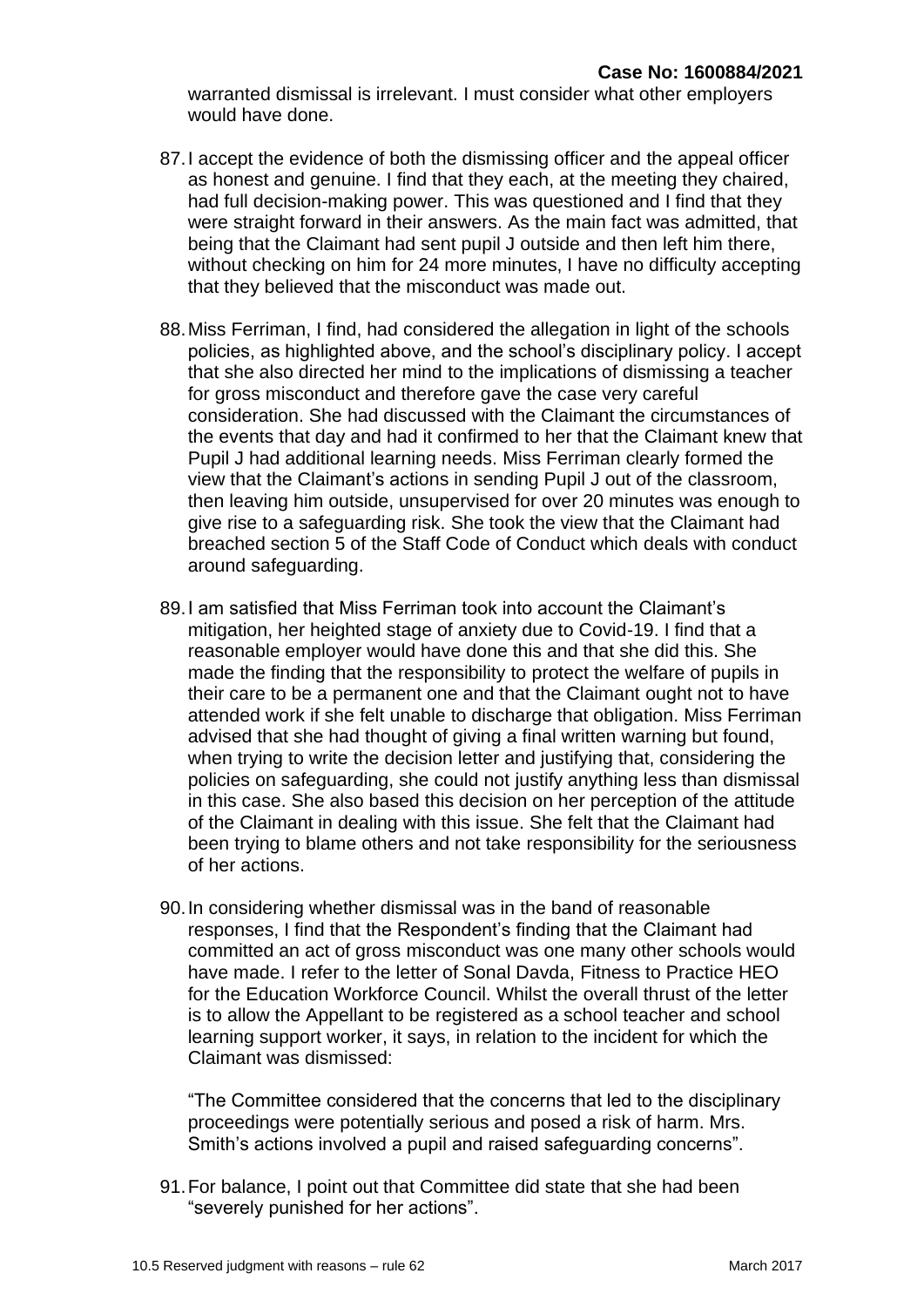- 92.I find that as the Education Workforce Council highlight the safeguarding concerns of this incident, this is evidence that other educational professionals would deem it to be so, as did the Respondent's dismissing and appeal officer.
- 93.I accept, as per the finding of the Education Workforce Council, that dismissal was at the most severe end of the sanction scale. However, I note that Mrs. Smith was said to display significant contrition during the latter hearing. I find that this is very different to her behaviour in the disciplinary and appeal process where I find it that the Respondent, as would other schools faced with a similar incident, took the view that the Claimant's refusal to accept that her actions were entirely incorrect meant that her mitigation could not be relied upon to award a lower sanction. Further, I find that whilst some employers may, due to the pandemic and the acknowledgment that the Claimant was suffering some anxiety, have imposed a final written warning, others would find that the conduct was so serious that only dismissal could be justified to prevent the risk of the same issue happening again. Particularly where the Claimant did not accept full responsibility. I therefore find that dismissal was within the band of reasonable responses.
- 94. I find that the Claimant was given the opportunity of an appeal hearing with Nicola Lambros. I find that Nicola Lambros, whilst having been made aware of the initial safeguarding concern, was an appropriate person to hear the appeal as she was one of the two directors of education for the Respondent in Europe. Whilst it is important, where possible, to have a "separation of powers" in the investigation, disciplinary and appeal stage, I find that in schools where safeguarding is raised as an issue, notification of the senior management in an issue is quite standard. I am satisfied that Ms. Labros did not involve herself in any more than the joint decision to suspend the Claimant. I also accept that she only knew the content of the LLC, not whether or not they were true at that time. As one of the two directors of education, I find that she was appropriate to chair the appeal as she was senior to the dismissing officer. I find that this is important when considering if she felt able to make her own decision. Miss Lambros in fact decided to cause further matters to be investigated following the appeal meeting, before she formed her view. She also was clear that she had considered the various school policies, including the school's behaviour policy and the Safeguarding policy. She checked whether or not Pupil J was indeed vulnerable and found further information of his additional learning needs. She also found information that confirmed that the Claimant was aware that the pupil had additional learning needs.
- 95.Ms. Lambros also investigated whether or not there was malice in the actions of Kelly Burns and she obtained the grievance paperwork and noted that the Claimant's previous allegation of a false accusation made by Kelly Burns had been upheld. She made the finding that that, however did not excuse the Claimant's conduct on that day and I find that most employers would have come to the same conclusion. She found that the school, with its risk assessments and its meeting with the Claimant just 2 days prior to this incident, had been supportive of the Claimant and her fears and that she could not conclude that the Claimant had been working in an unsupportive environment.